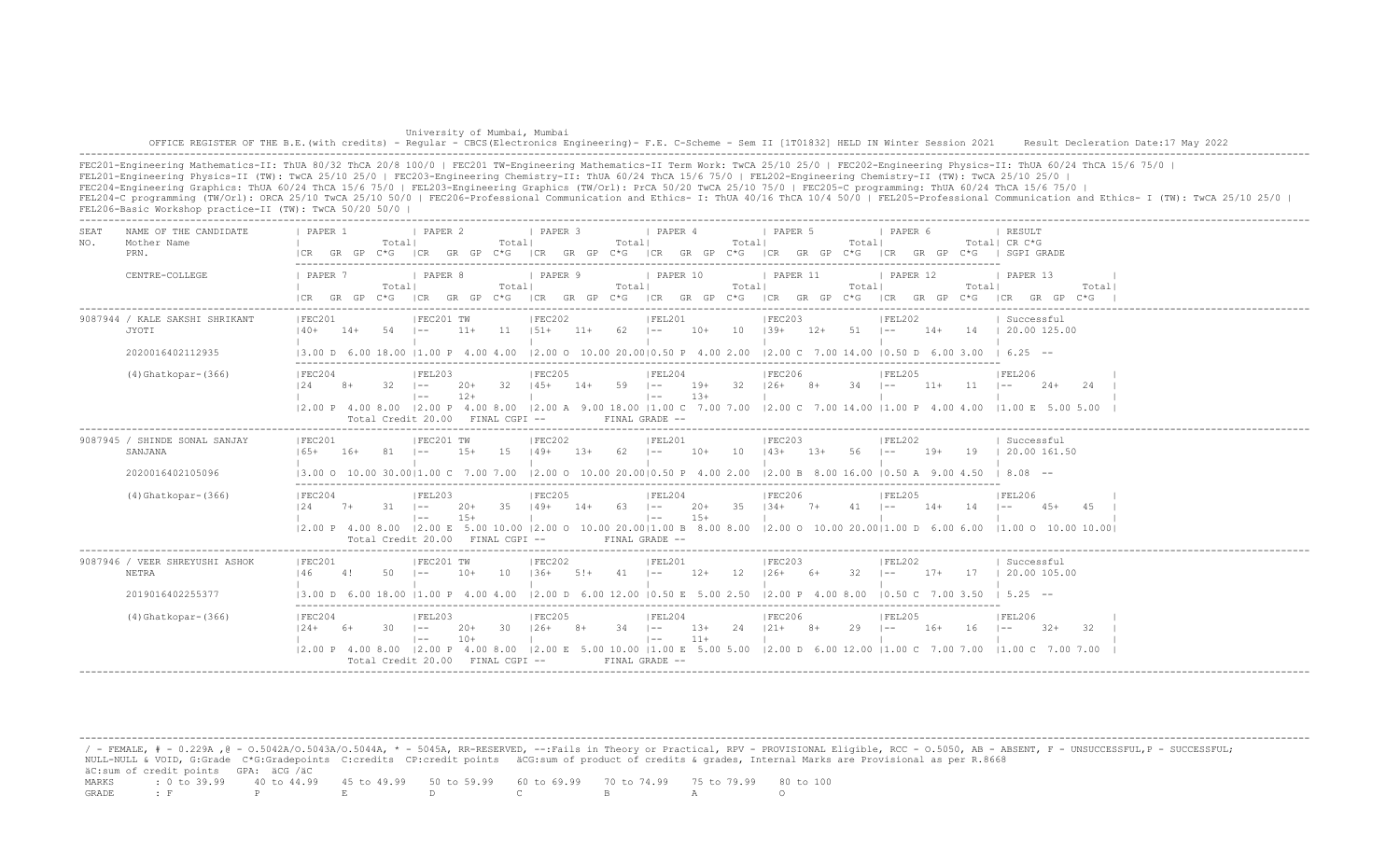16/5/2022 Page No.1

## University of Mumbai, Mumbai OFFICE REGISTER OF THE B.E.(with credits) - Regular - CBCS(Electronics Engineering)- F.E. C-Scheme - Sem II [1T01832] HELD IN Winter Session 2021 Result Decleration Date:17 May 2022 -------------------------------------------------------------------------------------------------------------------------------------------------------------------------------------------------------------------

FEC201-Engineering Mathematics-II: ThUA 80/32 ThCA 20/8 100/0 | FEC201 TW-Engineering Mathematics-II Term Work: TwCA 25/10 25/0 | FEC202-Engineering Physics-II: ThUA 60/24 ThCA 15/6 75/0 | FEL201-Engineering Physics-II (TW): TwCA 25/10 25/0 | FEC203-Engineering Chemistry-II: ThUA 60/24 ThCA 15/6 75/0 | FEL202-Engineering Chemistry-II (TW): TwCA 25/10 25/0 | FEC204-Engineering Graphics: ThUA 60/24 ThCA 15/6 75/0 | FEL203-Engineering Graphics (TW/Orl): PrCA 50/20 TwCA 25/10 75/0 | FEC205-C programming: ThUA 60/24 ThCA 15/6 75/0 | FEL204-C programming (TW/Orl): ORCA 25/10 TwCA 25/10 50/0 | FEC206-Professional Communication and Ethics- I: ThUA 40/16 ThCA 10/4 50/0 | FEL205-Professional Communication and Ethics- I (TW): TwCA 25/10 25/0 | FEL206-Basic Workshop practice-II (TW): TwCA 50/20 50/0 |

-------------------------------------------------------------------------------------------------------------------------------------------------------------------------------------------------------------------

| <b>SEAT</b><br>NO. | NAME OF THE CANDIDATE<br>Mother Name<br>PRN.                                            | PAPER 1<br>Total<br>$C*G$<br>GR<br>GP.                                                                    | PAPER 2<br>Totall<br> CR<br>C*G<br>GR<br>GP                                                                               | PAPER 3<br>Total<br>ICR<br>GP<br>$C*G$<br>GR         | PAPER 4<br>Total<br> CR<br>GR<br>$C*G$<br>GP                                                              | PAPER 5<br>Total<br>ICR<br>GP <sub>1</sub><br>$C * G$<br>ICR<br>GR                                                                                                                                                                                                                                                                                                   | PAPER 6<br>Total  CR C*G<br>$C*G$<br>GR<br>GP | RESULT<br>SGPI GRADE                                                    |
|--------------------|-----------------------------------------------------------------------------------------|-----------------------------------------------------------------------------------------------------------|---------------------------------------------------------------------------------------------------------------------------|------------------------------------------------------|-----------------------------------------------------------------------------------------------------------|----------------------------------------------------------------------------------------------------------------------------------------------------------------------------------------------------------------------------------------------------------------------------------------------------------------------------------------------------------------------|-----------------------------------------------|-------------------------------------------------------------------------|
|                    | CENTRE-COLLEGE                                                                          | PAPER<br>Total<br>ገ* ና                                                                                    | PAPER 8<br>Total<br>ገ* ና                                                                                                  | PAPER 9<br>Total<br>TCR<br>$C*G$<br>GR.              | PAPER 10<br>Total<br>ICR<br>GR.<br>$C*G$<br>GP.                                                           | PAPER 11<br>Total<br>GP<br>$C \star G$<br>ICR<br>GR.                                                                                                                                                                                                                                                                                                                 | PAPER 12<br>Total<br>$C * G$                  | PAPER 13<br>Total                                                       |
|                    | 9087947 DESAI PRANAV JAYANT<br>RAJESHREE<br>2020016402265087<br>(97) BORIVALI-(532)     | FEC201<br>$15.3+$<br>$13+$<br>13.00 C 7.00 21.00<br> FEC204<br>$12.4 +$<br>$1.3+$<br>Total Credit 20.00   | FEC201 TW<br>18<br>$18+$<br>11.00 B 8.00 8.00<br> FEL203<br>$3.5+$<br>-53<br>$1 - -$<br>$18+$<br>$1 - -$<br>FINAL CGPI -- | FEC202<br>$150+$<br> FEC205<br>$147+$<br>58<br>$11+$ | FEL201<br>$11 +$<br>11<br>l ——<br> FEL204<br>$13+$<br>-28<br>$1 - -$<br>1.5<br>$- -$<br>FINAL GRADE --    | FEL202<br> FEC203<br>$1.3+$<br>55<br>$142+$<br>l ——<br>$ 2.00 \t{0} 10.00 \t{20.00}  0.50 \t{P} 4.00 \t{2.00} 12.00 \t{B} 8.00 \t{16.00}  0.50 \t{B} 8.00 \t{4.00}$<br><b>IFEC206</b><br> FEL205<br>$119+ 6+$<br>2.5<br>l ——<br> 2.00 E 5.00 10.00  2.00 B 8.00 16.00  2.00 A 9.00 18.00  1.00 D 6.00 6.00  2.00 D 6.00 12.00  1.00 C 7.00 7.00  1.00 P 4.00 4.00    | $18+$<br>18<br>$17+$<br>-17<br>$- -$          | Successful<br>20.00 144.00<br>$1, 7, 20$ $-$<br>IFEL206<br>$21+$<br>-21 |
|                    | 9087948 PAL UMESHKUMAR OMPRAKASH<br>TARADEVI<br>2020016402267272<br>(97) BORIVALI-(532) | IFEC201<br>52<br>$140+$<br>$13.00$ D 6.00 18.00<br>IFEC204<br>38<br>$13+$<br>$125+$<br>Total Credit 20.00 | IFEC201 TW<br>$2.3+$<br>- 23<br>$1 - -$<br>IFEL203<br>$1 - -$<br>$2.3+$<br>$1 - -$<br>FINAL CGPI --                       | IFEC202<br>37<br>$126+$<br>$11+$<br>IFEC205<br>137   | IFEL201<br>$21+$<br>21<br>$- -$<br>IFEL204<br>39<br>$20+$<br>$\sim$<br>$19+$<br>$1 - -$<br>FINAL GRADE -- | <b>IFEC203</b><br><b>IFEL202</b><br>133<br>$7+$<br>l ——<br>$11.00$ o 10.00 10.0012.00 E 5.00 10.00 10.50 o 10.00 5.00 12.00 D 6.00 12.00 10.50 o 10.00 5.00 1 7.10 --<br><b>IFEC206</b><br>IFEL205<br>$120+$ 8+<br>28<br>$- -$<br> 2.00 D 6.00 12.00  2.00 O 10.00 20.00 2.00 C 7.00 14.00  1.00 A 9.00 9.00  2.00 D 6.00 12.00  1.00 O 10.00 10.00 1.00 E 5.00 5.00 | $2.3+$<br>23<br>$22+$<br>22<br>$- -$          | Successful<br>20.00 142.00<br><b>IFEL206</b><br>23<br>$23+$             |

-------------------------------------------------------------------------------------------------------------------------------------------------------------------------------------------------------------------